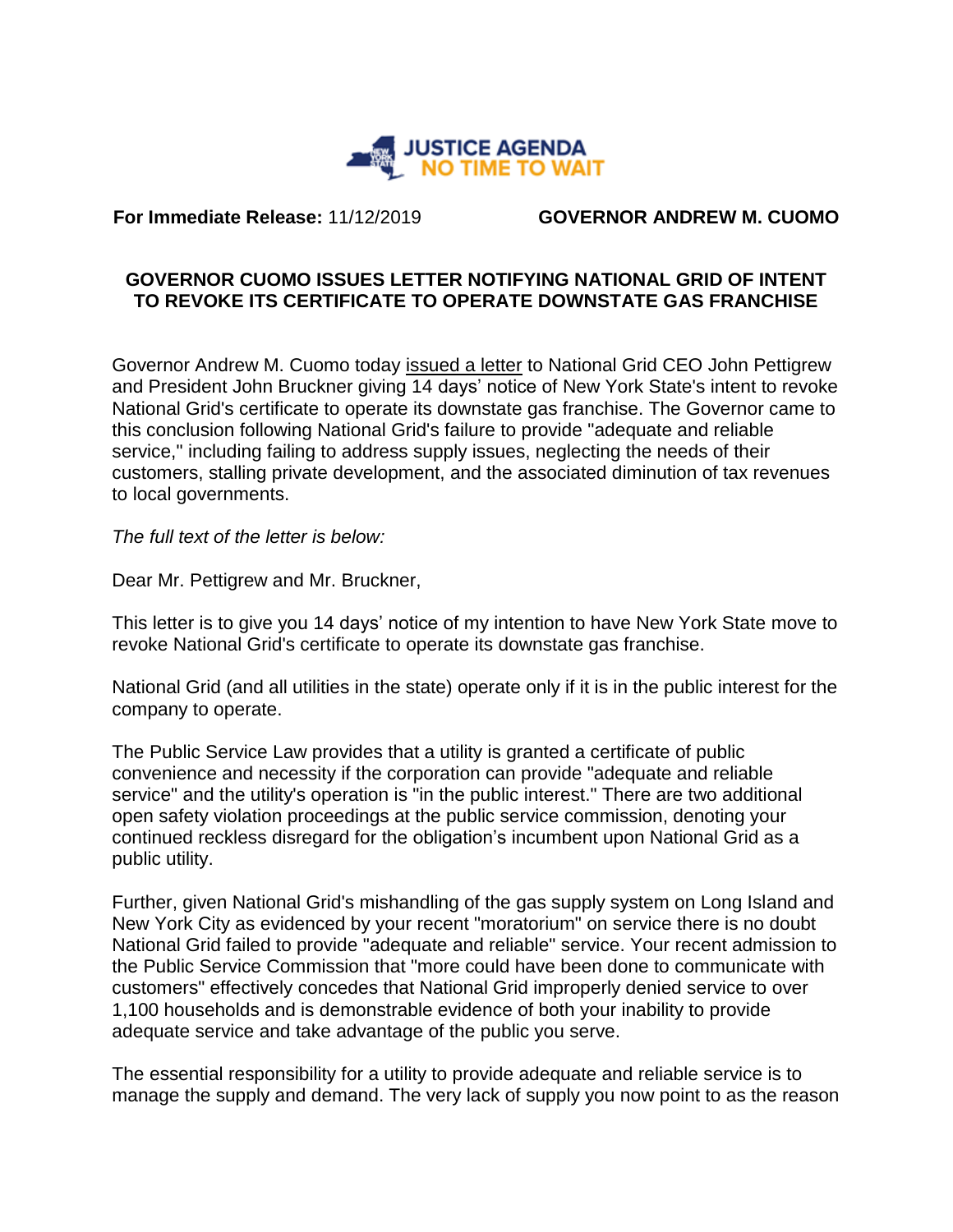for your denial of service to thousands of customers exhibits your failure to plan for supply needs. Your fundamental legal obligation as mandated by your certificate of operation was to plan and provide for future needs. You failed by your own admission.

National Grid has made clear that its only plan for future supply was based on a single, speculative project: construction of a private pipeline through New Jersey and New York. The plan to build such a pipeline was risky at best. The pipeline required multiple regulatory approvals in both states, faced multiple potential legal challenges and construction hurdles. Reliance on a 12-month construction timeline for such a complex and controversial project is also irresponsible.

Considering all the risks involved in such a pipeline coming to a timely conclusion, it was incumbent upon a competent and professional utility to explore and provide contingency plans and short-term and long-term options.

The "moratorium" is either a fabricated device or a lack of competence. There is no legitimate need for it in the first place. There are existing short-term options to contract for non-piped gas from other sources, which National Grid either deliberately, negligently or incompetently did not secure. National Grid should have explored all options before denying service. Gas can be trucked, shipped, or barged, and other infrastructure could be proposed, or additional unloading facilities installed. Electric service and demand response measures could be proposed. Heat pumps and renewable sources could be proposed. These options should have been explored and weighed by National Grid and made public for consumers to evaluate before National Grid denied gas service.

The pipeline, as just one option, must be evaluated together with other options for the respective economic and environmental consequences to allow the State and National Grid to make an informed decision. The choice was never between the pipeline or an immediate moratorium. There were, and are, certainly other short-term solutions. That was your legal obligation.

National Grid's actions clearly violated the State's mandated policy for utilities: "to formulate and carry out long-range programs, individually or cooperatively, for the performance of their public service responsibilities with economy, efficiency, and care for the public safety, the preservation of environmental values and the conservation of natural resources."

The lack of National Grid's capacity in addressing the supply and demand issue was actually exacerbated by National Grid's own actions. National Grid marketed "oil to gas conversions" which increased the gas demand (and the customer base of National Grid) in reckless disregard of the company's failure to have any future plan to meet the demand it was creating.

Furthermore, National Grid's failure to address the supply issue, the abuse of their customers, the adverse economic impact caused by stalling private development, and